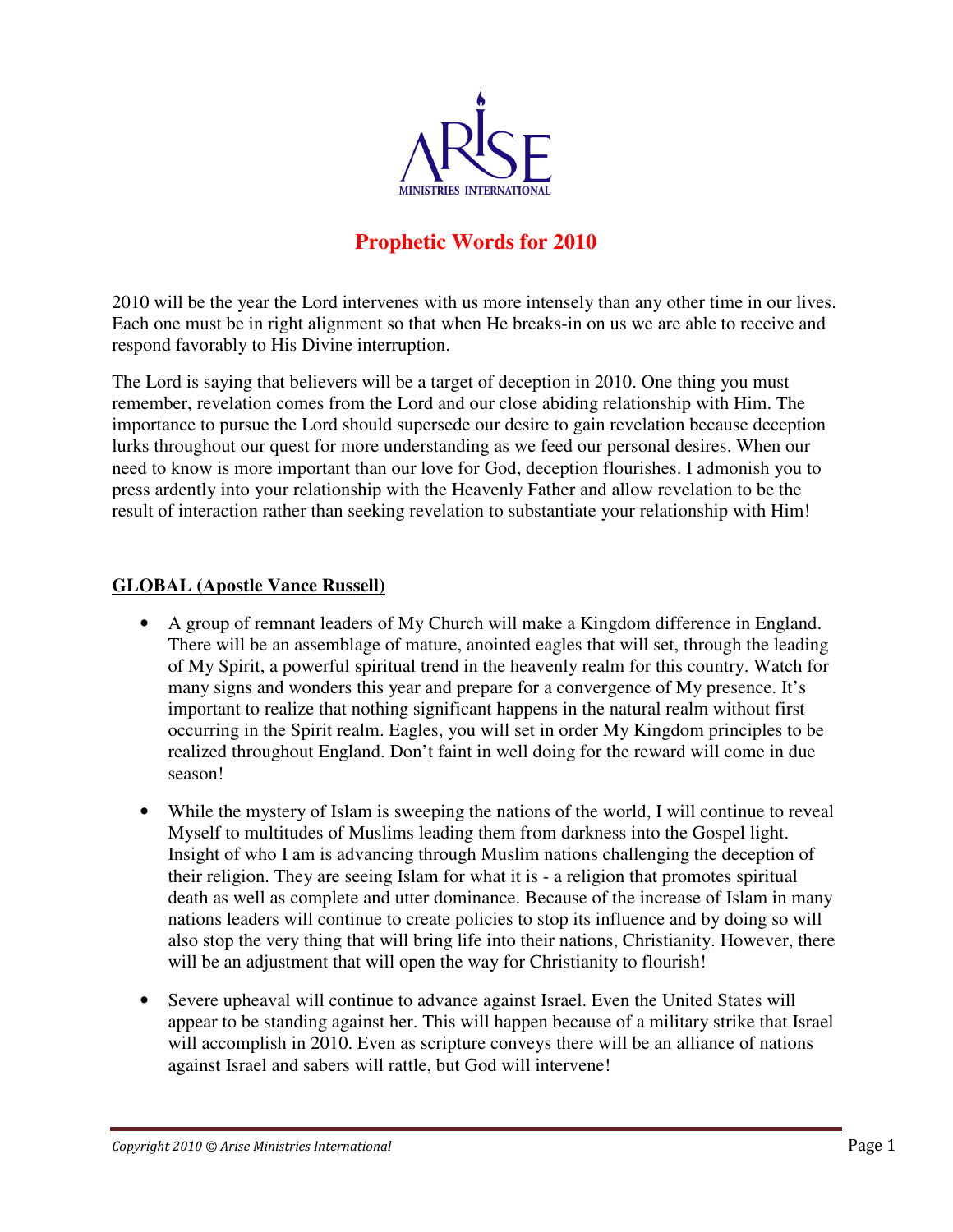- There will continue to be a segregation of nations during 2010. Many Muslim countries will identify radical Islamist groups in their land and they will either destroy or partner with them. Jihadists promoting radical Islam and Christians will experience a head-on collision as terrorism escalates this year. Christians worldwide will awaken to do spiritual warfare against this anti-Christ spirit!
- There will be a redefinition of terrorist labels in Washington D.C. and a reversal of opinion will occur. Jihadists who are considered to be mere "criminal" will have the new identification of "war time criminals." Our Executive and Legislative branches of government will lay aside their political correctness and begin to position themselves against the onslaught of the evil perpetrated by these embittered groups. This change of opinion will transpire because of increased terrorism in our country! America's reversal in policy will prove successful and a coalition of nations will gather who will assist in overcoming the onslaught of aggressive behavior by radical Muslim groups in Yemen, Iran, and Pakistan, as well as others. Body of Christ, the Lord says, pray intently! Islam is advancing at an incredible pace; we must arise and stand strong against its progress lest this spirit overtake America!
- A powerful battle is being strategized in the heavenly realm. It will be important that Christians (Christ-ians) around the world prepare themselves for this end-time engagement. Be careful that you wisely choose which side you will stand as the ambiguity of the anti-Christ (the son of perdition) is removed and his presence will be more obvious. As this evil is revealed, deception will increase because many have weak or ungodly foundations, and deceit will take its toll on the nations of the world. I, the Lord, must be central to your thoughts and spiritual activity as it pertains to eternal destiny. I am (Jesus) the way, the truth, the life and the gate to eternal entry into Heaven.
- An increased call for a "New World Order" is at a high level. There will be a cry for religious syncretism or monism, which is the blending of all religions and belief systems into one. The slogan "co-exist" will gain great strength and acceptance; it will be from this system that humanists will arise to persecute those who promote Jesus as the central foundation of their message. This persecution will escalate beyond accusation to extreme verbal abuse and will radiate out. At the foundation of this false religion is enthroned Humanism and Satanism, many will be deceived by its cunning ways and it will be the foundation on which the anti-Christ will take center stage. Watch Belgium, for detrimental issues are being set in motion to create an infrastructure for end-time spiritual decay! Keep your eyes fixed on Me beloved, for I will cover and protect you. I will guide you through the seemingly perilous minefield that is set before you, you're under My wings says the Lord of Hosts!
- A powerful awakening is upon the sheep nations of the world as the Lord begins an endtime move of His Spirit. A wave of lost souls coming to Christ will begin to affect churches positively around the world as a great inflow of people will occur. The Lord says, "...Where sin increased, grace increased all the more" (Romans 5:20 NIV)!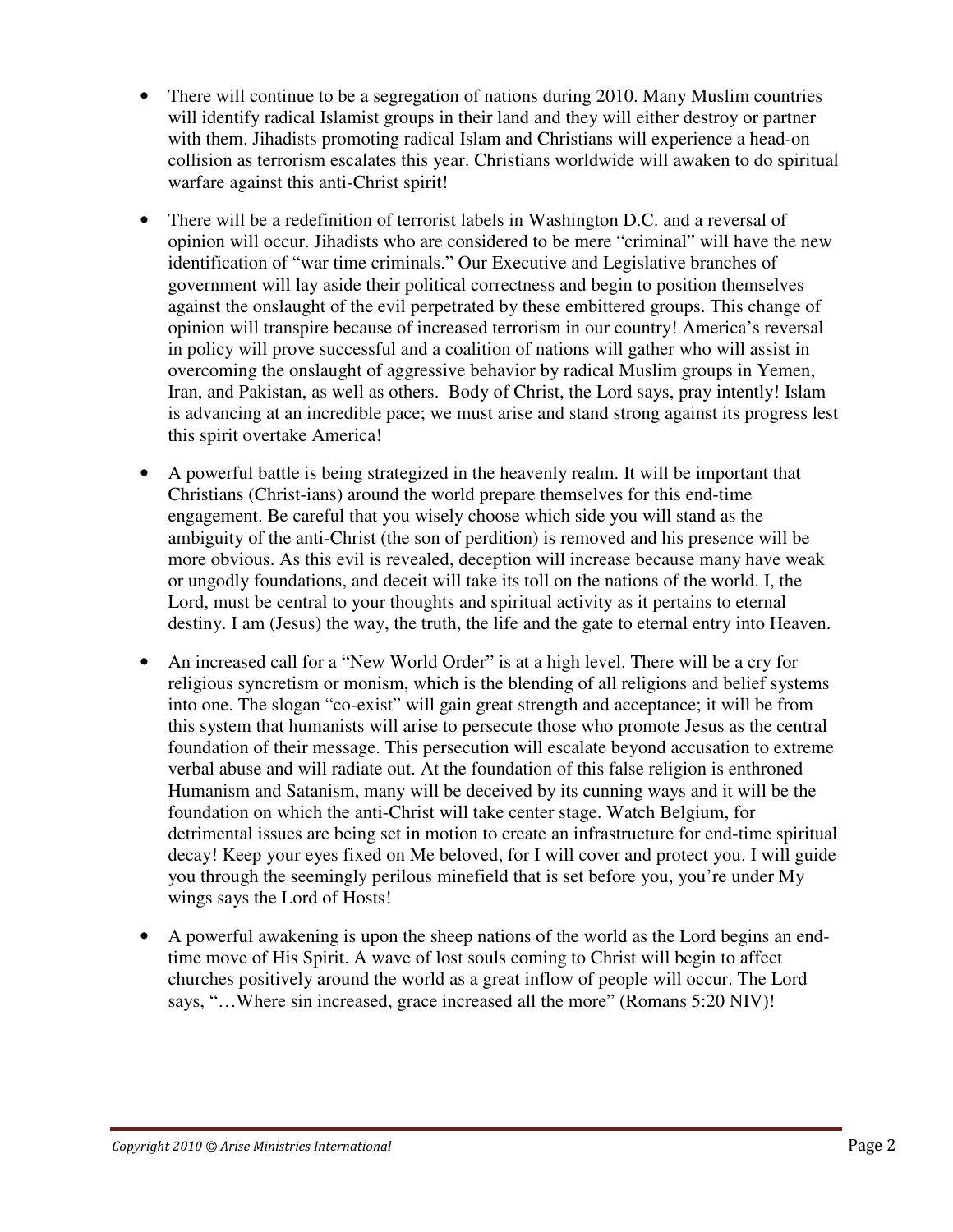#### **GLOBAL (Apostle Debbie Russell)**

- Revival will sweep the island of Jamaica. This spiritual awakening will expose the unrighteous motives of men and women who claim to know Jesus but do not. Unscrupulous and scandalous behavior will be exposed beginning with the pulpit and ending with the government. It's as if everything is being thrown up in the air and nothing can or will go back to its original position. God is answering the prayers of faithful believers who have cried out for righteousness to abide in their land. Many conversions will occur and those who have lost their way will find the Lord once again. This year the Caribbean islands will be under siege by the Holy Spirit. Surely they will glorify the Lord and proclaim His praise in the islands.
- In the coming year we will see the Jewish people arise en masse to defend their God given land. Threats and taunts will come from one country after another as nations pressure Israel to divide its territory. However, although war appears imminent the Lord will uphold His people and protect them from their enemies. During this season of prolonged upheaval and heightened fear, many will receive a revelation of the Messiah and will seek Jesus as their Savior.
- Iran is on a collision course with Israel and their God. The president will continue to build up the country's military arsenal with the support of several nations. Ahmadinejad may be the mouth piece for Iran but there are others behind him who as of yet have not be revealed. Contrary to belief he is not in charge when it pertains to Iran's nuclear ambitions. The dictatorship of the mullah's has suppressed the population and continued escalated civil unrest in this region will occur. In 2010 Iran will experience an internal and external conflict.
- Throughout the Middle East there will be a great divide among radical Islamist and Muslims. In the coming days, many will make a choice between terrorism and peace. The United States government will be accused of inflammatory remarks that will cause a breach in relationship with Arab leaders. Tension and emotions will run high throughout the year as words and actions are carefully weighed by the parties involved. Our relationship with the Arab nations will become more estranged as they refuse to deal with radical men and women of the Muslim faith.
- Russia will continue to emerge as a strong nation as she rebuilds her economy and defense system. Once again she will be a threat to surrounding nations as Prime Minister Putin resurrects the old regime and regains Russia's standing in the world.
- There will be increased terror attacks throughout the world that will strike fear in the hearts of men. The enemy desires to paralyze the American people with dread and fear so we will stop enjoying our God given rights and freedom. We must arise with our strongest faith and trust in the Lord so that we do not shrink back and be defeated by the enemy.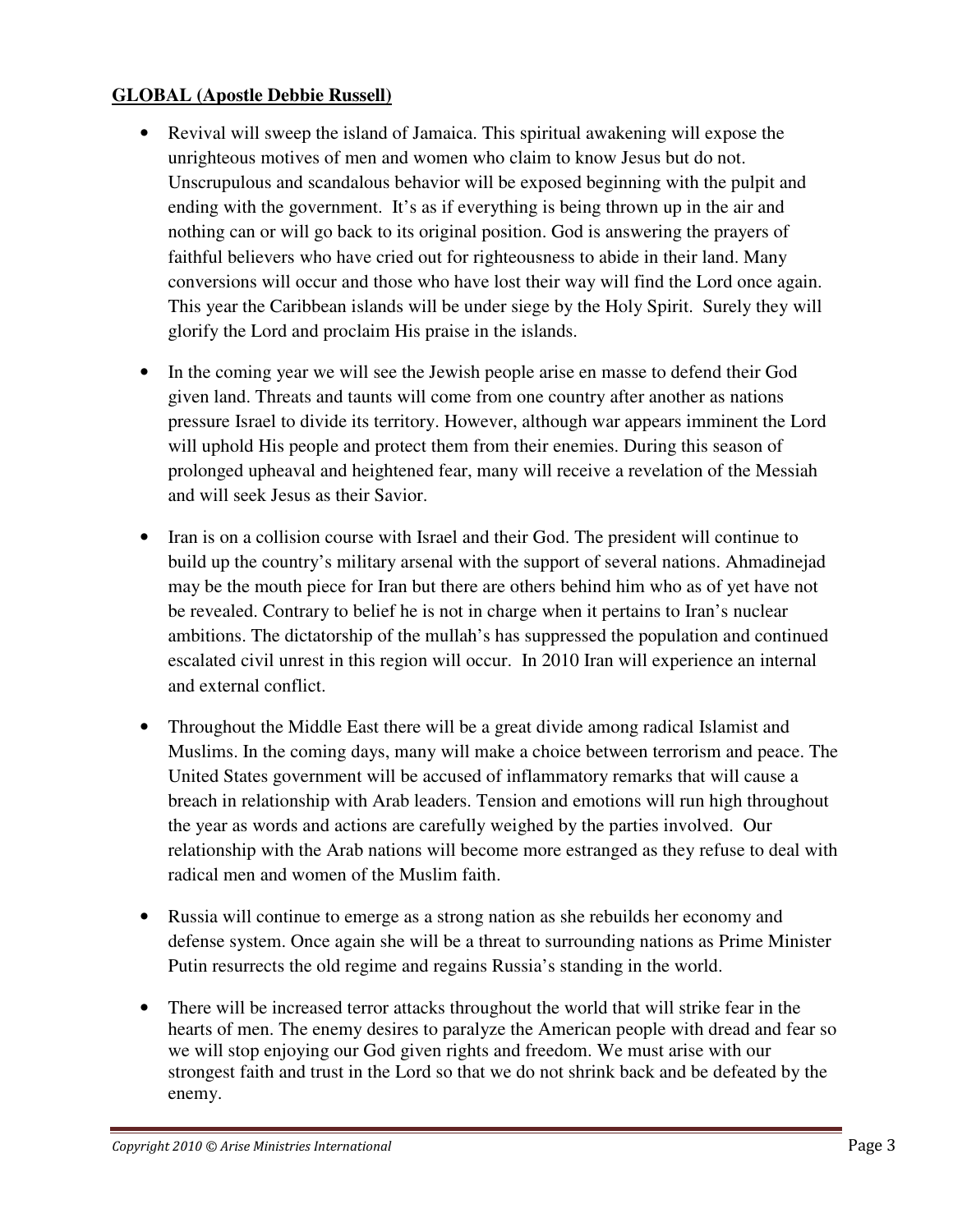#### **AMERICA (Apostle Vance Russell)**

• The Church of America must arise and hear the voice of the Lord to alter her course. For where the United States was great because of her compassion to give and in times past, willingness to follow the lead of the Lord, many in this country are searching for My Kingdom in all of the wrong places. The Lord is not pleased with the direction of America, the path she is taking will open the way for catastrophe's of unimaginable proportions. It will be incumbent upon intercessors nationwide to arise and pray for this country to awaken from her slumber and accept Biblical truth as her foundation. Pulpits must become spiritually vigilant again as they herald the Gospel message and not a diluted version of it. Repentance for man's desire to promote himself over Me is vitally important during this season. Many leaders in the Body of Christ have grossly misrepresented Me, as a result I will remove many candlesticks from My altar this year and replace them with those who are sensitive and passionate to execute My instructions!

 Moreover, accomplishing political issues in America has been relegated to policy and in many instances the affairs of this country are performed by rote. Pray for those who improperly represent you in government and petition Me for godly representation. Know this, those who are in office today are there because we chose to elect them. Ask Me for direction and I will give it, says the Lord!

- America's sense of security has been reinforced by an up turn in the financial market. This false peace will prove to be feeble as it takes a downward spiral abruptly this year. It's important for every Christian to prepare "now" for that breakdown. The Lord is prompting His people to be debt free and to prepare for a greater level of financial calamity for this and future years! I hear during this season we must invest in the Church and resist hoarding or storing up for our own personal gain (Haggai 1:1-11).
- As My Church arises and stands for righteousness, outrage from the lost and the spiritually deceived will come against you. In the days ahead, there will be a distinct separation of righteous from the unrighteous.
- My Church is standing at the fork in the road, will you choose the religious or will you choose My Kingdom? Either way you'll feel pressure, says the Lord. In the midst of this important change be on guard for legislation is being written to cause those who are standing for Christ to be sequestered. Out of this confinement the underground Church will be birthed in America.

# **AMERICA (Apostle Debbie Russell)**

- This new decade brings a reshaping of America and the world. It can be positive or negative. It will depend upon our passion or passivity in prayer. I declare that the enemy cannot take our nation in his direction but our collective fervent prayer will shift the nation back to God, and we will experience a sudden turnaround in every segment of our country.
- Great shaking is occurring in the heavenly realms as God's Kingdom descends upon the earth. This spiritual activity will manifest with natural signs. Unusual weather patterns will continue to occur and the atmosphere will be electrically charged. There will be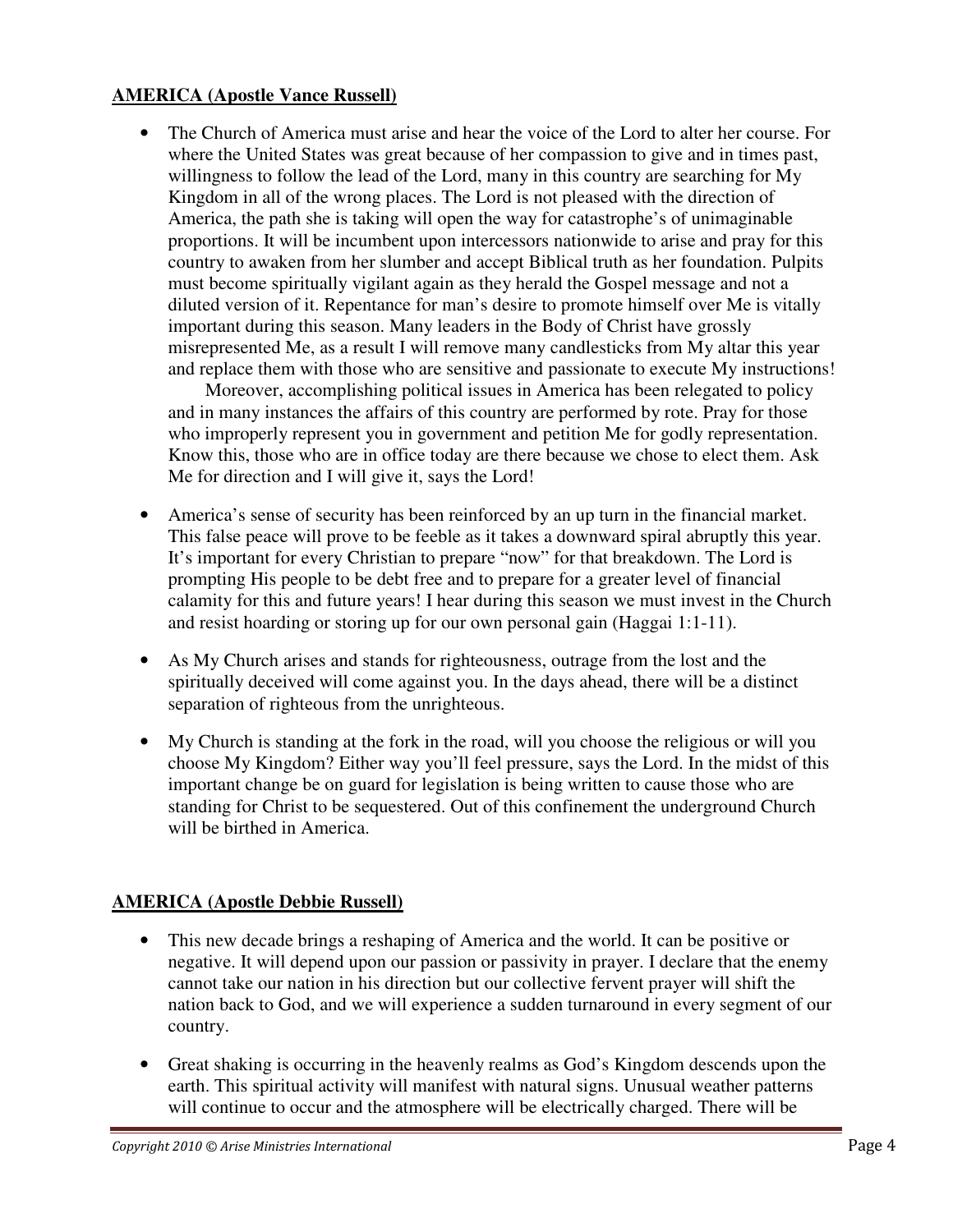increased signs in the cosmos that will cause awe and wonder. These occurrences are a physical manifestation of a spiritual cause.

- Our government and its leaders will continue to form alliances with those who cannot be trusted. Great darkness has covered those in authority. They are unable to see clearly because their vision is obstructed. These men and women are only viewing shadows and shapes of what is real. Without divine intervention our government will make decisions without clear vision. Upheaval in the political realm due to confusion will be at its optimum level. We must intercede for our president and his administration. Lord, we declare you are raising a righteous remnant in the White House and throughout Washington who will stand in the gap with intercessory prayer until the confusion is lifted from our leaders. I declare that your light will shine so the darkness will be shattered.
- The media will be relentless in their pursuit to persecute Christians and demonize our beliefs. Those men and women of the media are being manipulated by the enemy to help erase God from our culture. Churches will be under greater scrutiny in the coming days and will be infiltrated by those who wish to cause its demise. Many believers will not be silenced in 2010 and there will be arrests and detainment for those who speak out on behalf of the Lord.
- The economy will continue to fluctuate even as the stock market rises and falls. An event will once again cause a ripple effect throughout the world that will threaten the global economy. Remember do not put your trust in the world's economy but God's. If you trust the wrong system, you will be greatly disappointed.
- America will be on the brink of conflict with yet another Muslim nation as terrorists begin to arise from the region. Many attacks will occur globally throughout the year and if these assaults are unanswered, it will fuel the radical Islamist cause for years to come. Tolerance will result in more frequent and aggressive behavior from those who hate our country. In the days ahead, people will finally understand that we are indeed fighting a religious war.
- Scandals will continue to plague our government officials causing us to become a laughingstock throughout the world and greatly damaging our reputation. I saw documents that will surface in the months to come that will undermine the highest office in our nation. It will cause even greater disillusionment and distrust of elected officials. Our leaders have forsaken God to depend upon their own wisdom. Do not despair. It is God's plan to reveal immoral behavior and corruption for His purpose. We need to pray that whatever evil is hidden in the government of the United States is exposed and rooted out.

# **TEXAS (Apostle Vance Russell)**

• The favor upon Texas has occurred because intercessors have prayed consistently over her. A spiritual fire will continue to burn in the hearts of intercessors around this state as additional prayer warriors will heed the call to intercede for our city and state governments.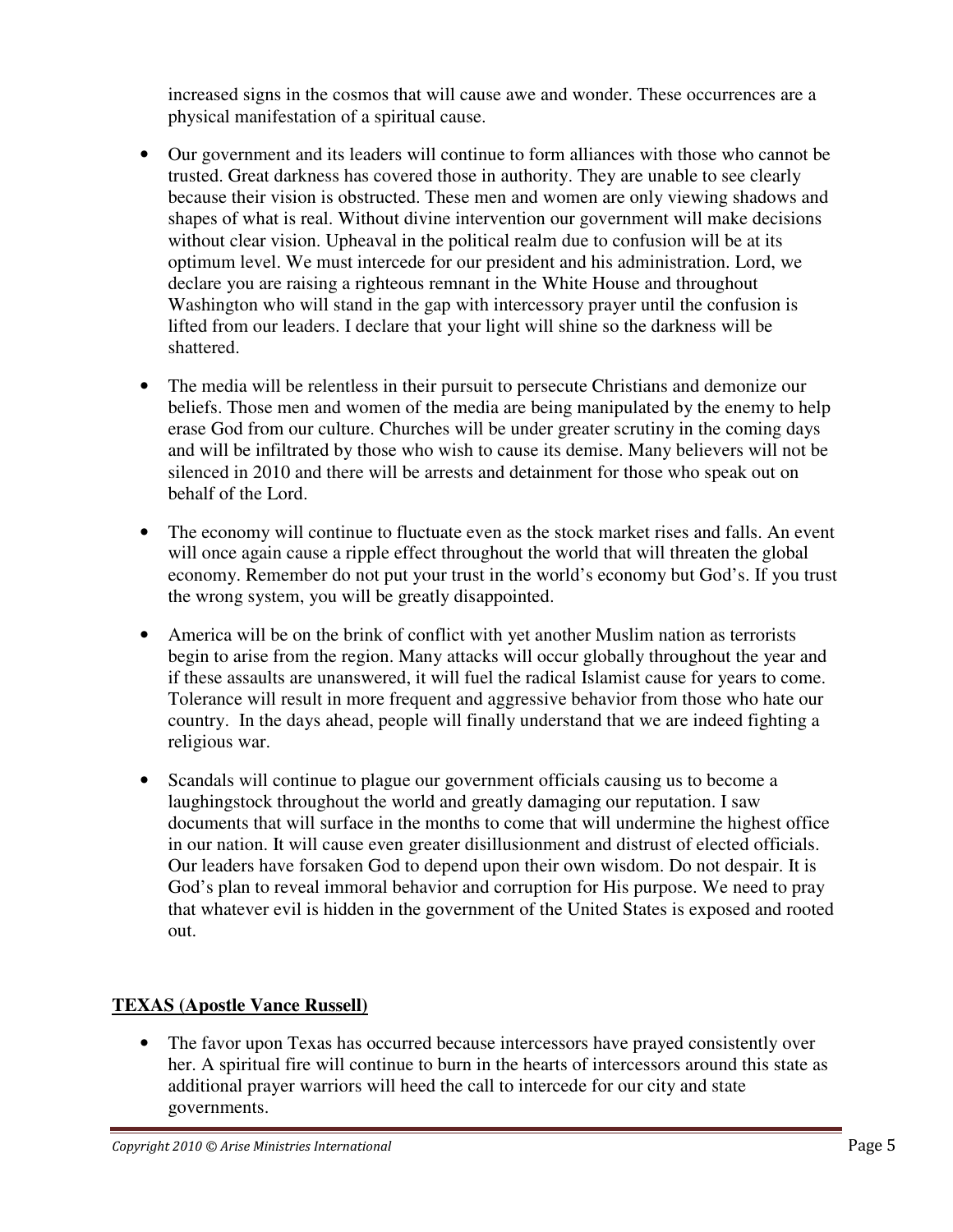- An immigration solution will come to the forefront of Texas. The porous borders have been violated by unscrupulous saboteurs purposed to cause harm to America through drug cartels, divisionary tactics and outright terrorist plots. As the Capitol of Texas comes into agreement about immigration and laws are passed, the adoption of immigration legislation will be at the forefront of reform. Texas will exemplify its proactivity concerning the responsibility of our state in regard to this uproar. The Lone Star State will enjoy favor from America for its actions of strength and compassion about this incredibly sensitive issue. As a result, Texas will continue to be a state set on a hill, for this year the Lone Star State will be a lighthouse of hope that shines for all to see. For surely the eyes of the nation will be upon Texas as Biblical standards will arise creating a hub of spiritual activity that will be quite obvious, says the Lord.
- Governor Perry will continue to enjoy the support of the people because of his great heart for Me, says the Lord. He will continue to open his heart to Me and to those I will bring to him and a great transformation will begin to occur in this state. The change will be so bright that it will cause other governors to desire to understand what has been established. The result will be a grassroots effort to encourage the foundations that Governor Perry has set in motion to occur in their states. Remember Texas, the favor and blessings that have been bestowed upon this state is due to your willingness to make Me central in your lives, it's not because of what you have accomplished, says the Lord!

#### **TEXAS (Apostle Debbie Russell)**

- Texas will continue to prosper even as other states strive to balance their budgets and cope with thousands who are jobless. Our successful economy is due to the authority of the apostles, prophets and intercessors that are praying tirelessly over this area. Texas will flourish in the midst of suffering and uncertainty. I saw a vision of God breaking with a hammer those states that have strayed from Him. The Lord is dealing with particular states who have adopted laws that do not align with His Word. He is bringing low those who have reveled in pride and arrogance.
- The State of Texas is a beacon of light to those who are wandering in darkness. Many will come from all areas of the country seeking employment and stability. They will find much more than a job; they will encounter the peace of the Holy Spirit that is welcomed in our state. We will be known as the oasis in the desert.
- The governance of our state is important to God. From the least to the greatest public servant, we must pray that God fearing and principled candidates hear the clarion call of the Lord and align to fulfill their destined position to rule and reign with Him over Texas.
- God is transacting with Texas, and we must answer. The mature, wise and accurate apostles and prophets who have been given spiritual authority over the state will hear the sound of His voice and respond. After much counsel and prayer, they will offer instructions to the body of Christ that we are to follow so that a new thing may be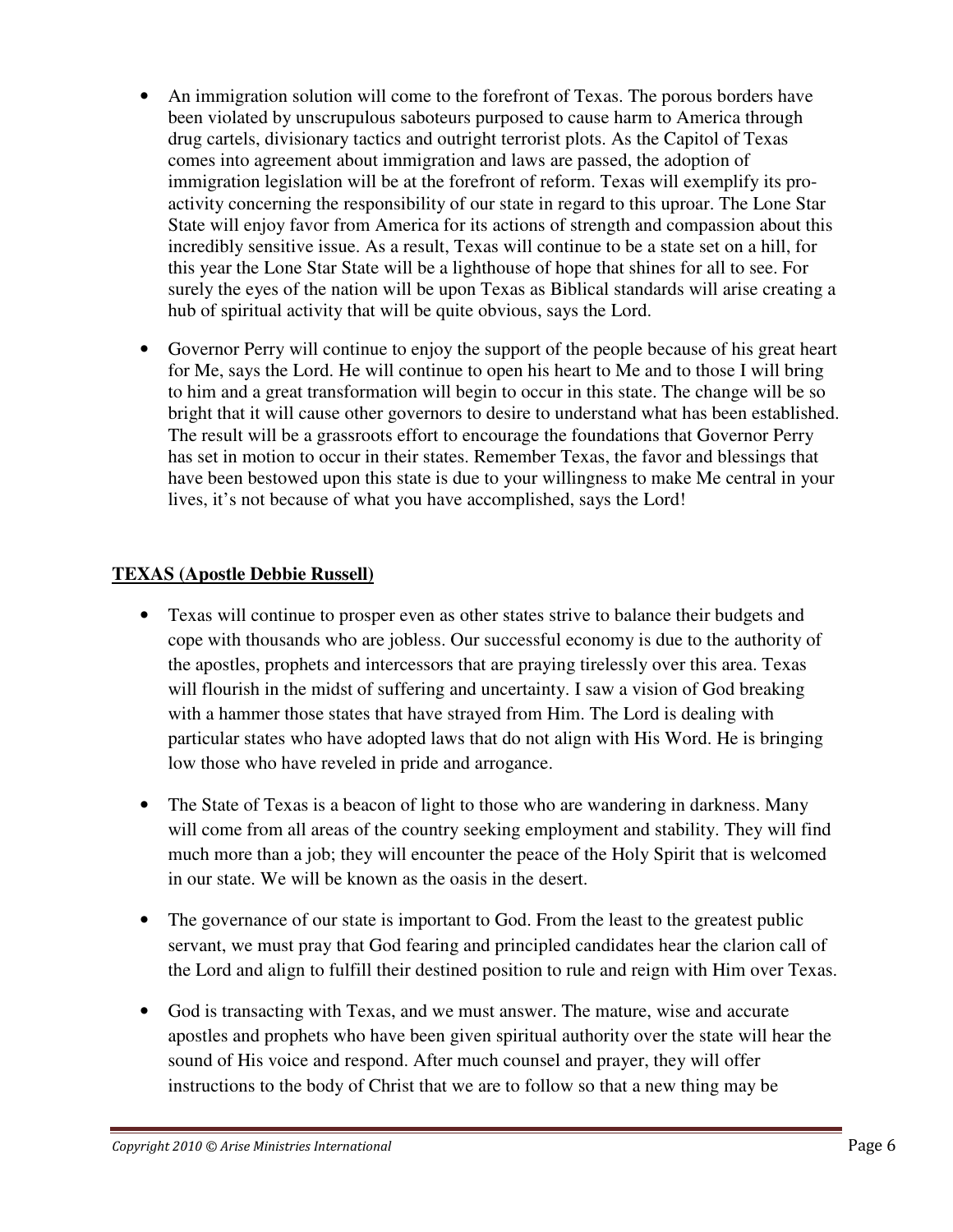released in our midst. It is important that we hear the voice of the Lord no matter the vessel that delivers it. This will be a challenge to those who struggle with trust. Let this situation make you a victor and not a victim of the enemy.

### **THE CITY OF SAN ANTONIO (Apostle Vance Russell )**

- A sweeping presence of the Lord is coming to San Antonio. The Lord says I will do a quick work regarding the ruling principalities that reign over the hearts of the people of this city, and I will raise intercessors in 2010 that will surely respond to My directives to drive out the religious and deceptive attitudes that exist. For the prophetic words that have been spoken over this city are coming to pass at an increased level. Even as I have spoken through My prophets that I will make this city a spiritual and financial hub watch as I begin the process of bringing these words to pass this year, says the Lord.
- There will continue to be a shift in the watchmen that have lost their way in this city. Look for new Spirit-led men and women to arise to assume spiritual responsibility at the gates.
- San Antonio will continue to experience favor in regard to financial issues that have decimated other cities. Because you have cried out to Me I am settling upon you with great favor. As you continue to press into Me, I will bring spiritual, physical and financial favor over you!
- I have begun the process of dealing with the criminal element in this city. As the city opens its heart to Me, says the Lord, crime will diminish and San Antonio will be called upon to share, with other cities in America, its success story. Be sure you declare that when I was accepted into your city, peace came! Use caution that you elect righteous men and women to city government. Pray and ask Me and I will move heaven and earth to answer your pleas, says the Lord!

# **THE CITY OF SAN ANTONIO (Apostle Debbie Russell)**

- Over the last several years, God has dealt severely with those he has appointed as spiritual authorities in the city. I Peter 4:17 says, "For it is time for judgment to begin with the family of God; and if it begins with us what will the outcome be for those who do not obey the gospel of God?" In 2010 the Lord will judge the hearts and motives of apostles, prophets, pastors, teachers and evangelists and everything in between to root out any concealed sin. Consecrated sons and daughters of the King will replace those who have used their platforms to promote their agendas and the religious spirit. There will be one scandal after another as God reveals the heart of those who have chosen to serve their purpose and not His. Resist placing your eyes upon man but rather look to God.
- As the Lord did in 2009, He will continue to expose deeper levels of corruption in the government of San Antonio. There will be a large turnover in those who hold offices.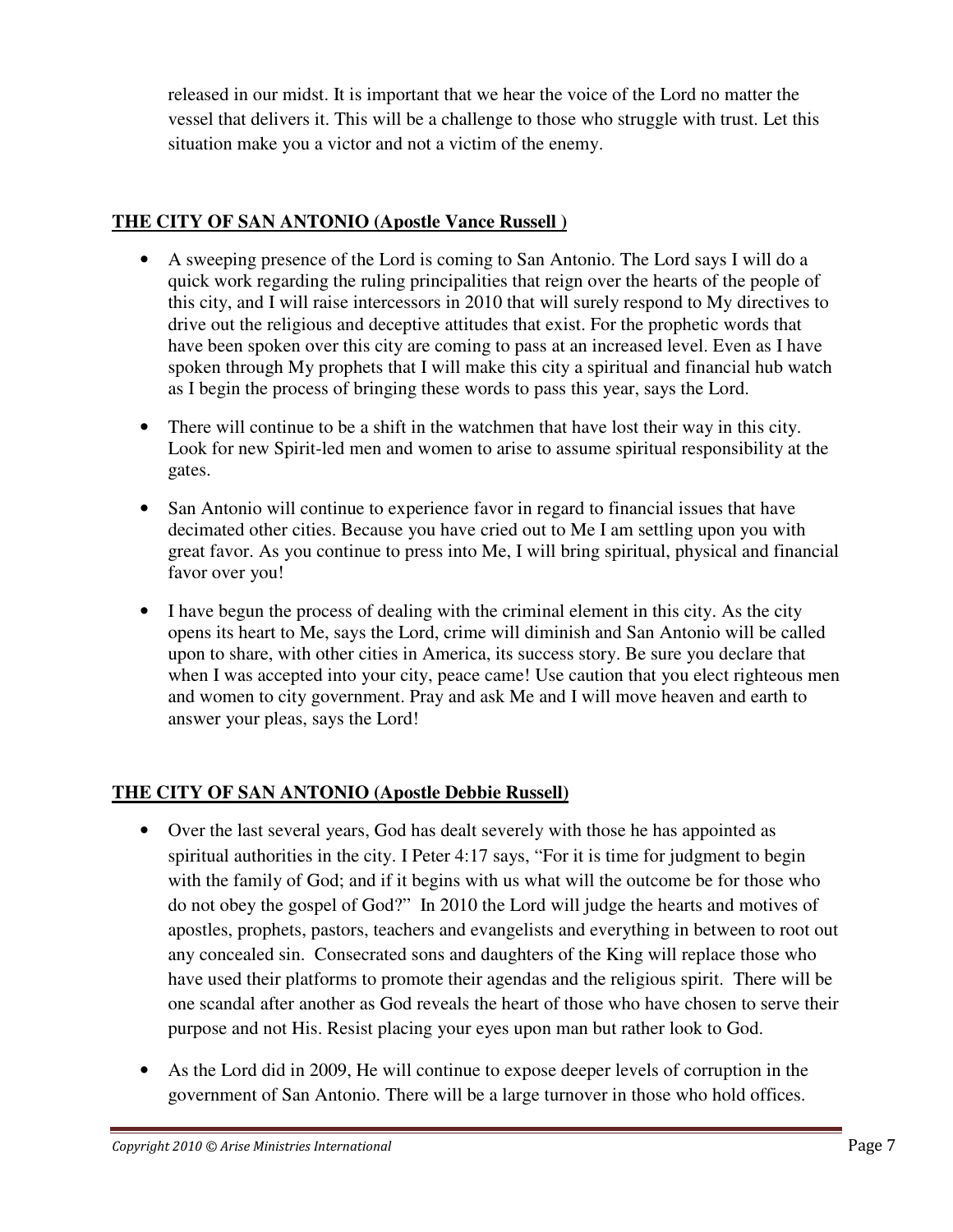God is shifting power from those who do not know Him to those who do. Many have prayed for a righteous city and the Lord is doing a work to clean up those who have evil intent.

• A spiritual tsunami will flood San Antonio and everything will be submerged in the waters of the Holy Spirit. Signs and wonders will break out and many will come to know the Lord. An unquenchable desire to know the ways of the Lord will intensify and people will begin to fill the seats of churches. God will use the surge of His presence to be the catalyst for men and women to shift into a new level of His anointing. San Antonio should expect greater things this year than ever before.

### **THE CITY OF AUSTIN (Apostle Vance Russell)**

- The Lord is redefining the liberal position of this city and county. A reversal will occur and Travis County, along with Austin, will begin to embrace a more conservative approach to civic affairs.
- As the spiritual leaders emerge to play a greater role of authority over Austin, crime will begin to diminish. There will continue to be many shifts regarding those that the Lord has gifted with spiritual authority to oversee the city. Look for continued changes regarding watchmen at the gates in 2010, for it will be a season of great change regarding spiritual leaders in high places, says the Lord!
- Austin will continue to lead the way as a city that is unaffected by the financial shift that is happening in America. A tax relief program assembled in mayoral and council member meetings will facilitate many large businesses to either move their headquarters or create a satellite business in the Austin and Travis county areas. This will cause a decline in unemployment in our city and the surrounding areas. Great financial improvement will be experienced.
- The Lord will continue to press His Kingdom principles upon Austin. Look for the secular spirit that has held this city captive to begin relaxing and surrendering its grasp of Austin. The Lord is releasing spiritual understanding to the people of this city who are willing to listen to Him. The city's inhabitants will forsake false religions and a great hunger for the things of God will occur. Churches that have My life in them will brim over with new believers who will passionately partner with the vision of the church and the Lord. In other words, God says, the cavalry is on the way! The Lord is jealous over Austin and will open the treasure chest of His favor to transform lives. Even as the Lord delights in bringing suddenlies upon His children, so He is coming suddenly upon this city and we will experience the fragrance of God's presence! Many will understand and accept the revelation of the gates that was written about in the book "Victory at the Gates." Believers will receive from these gates the blueprint from heaven and they will use it to destroy the enemy in their own lives creating a powerful atmosphere to set Austin ablaze, says the Lord!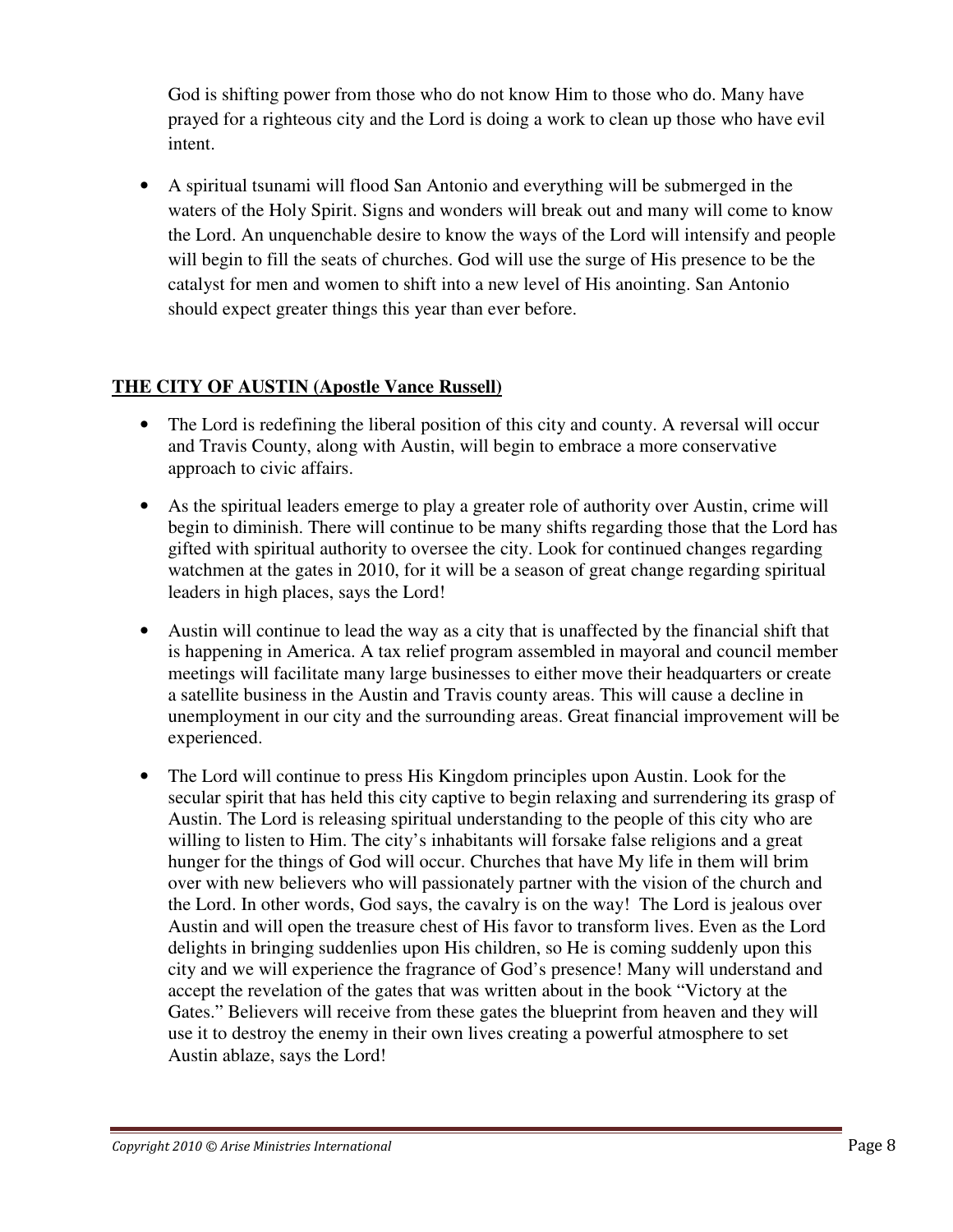#### **THE CITY OF AUSTIN (Apostle Debbie Russell)**

- Austin will continue to be a Goshen city and be spared much of the hardships of the nation. Nevertheless, just as the Israelites who lived in Goshen were required to mark their homes with the blood of the lamb, we too must bear the mark of His blood upon us. The application of His blood to our lives is the transaction needed to see the multitudes saved and delivered from their bondages in our city. Those in Egypt who did not have the blood on their doorpost wept with sorrow because of loss while those under the protective blood of Christ laughed in joy for all that they gained.
- Several years ago it was prophesied that many well known ministers would relocate to our city, and we have seen this happen. God's purpose behind the gathering of the eagles will be made known in its entirety this year. Eyes will turn to Austin as she sets the spiritual pace for the race ahead.
- Austin's spiritual climate will once again change. New watchmen will be set upon the wall and those who have been faithful spiritual leaders will be promoted to new assignments. Unknown men and women will be given spiritual authority and will arise to form a counsel to lead the city into new heavenly dimensions.
- The prayer movement will gain momentum as a revelation of spiritual warfare is received. Eyes that were blinded will miraculously open to see the demonic that is controlling downtown and there will be an increased number of prayer walks and gatherings, intercession, prophetic declarations, spiritual warfare, apostolic decrees and strategy sessions to gain insight as to the methods that should be used to counter the plans of the enemy. This spiritual work in the natural realm will affect everything supernaturally around us. We will hear reports of prayer gatherings throughout the city not only in churches, but in offices, at the capitol, in business meetings, schools, locker rooms and gyms, homes, outside venues, Congress Avenue, Sixth Street, anywhere and everywhere that God's people can assemble. The voices of His people will be lifted up to heaven in harmony as we cry out for a revival in Austin.
- More gang related activity will occur in 2010. The enemy is working in the midst of our young adults to lead them astray. Most are fatherless or do not have a family structure and the enemy would like to use their instability to cause crime to increase. East Austin will become a war zone if we do not pray and intercede. Christians will partner with the Austin Police Department to bring the violence under control and a solution will be found to help those trapped in the gangs to be set free.

In conclusion, the overall spiritual direction of 2010 will define us for years to come. You and I must say "yes" to the Lord's instructions; we must also be in right alignment for His deep levels of spiritual impartations. You can be sure what the Lord brings forth from heaven to earth this